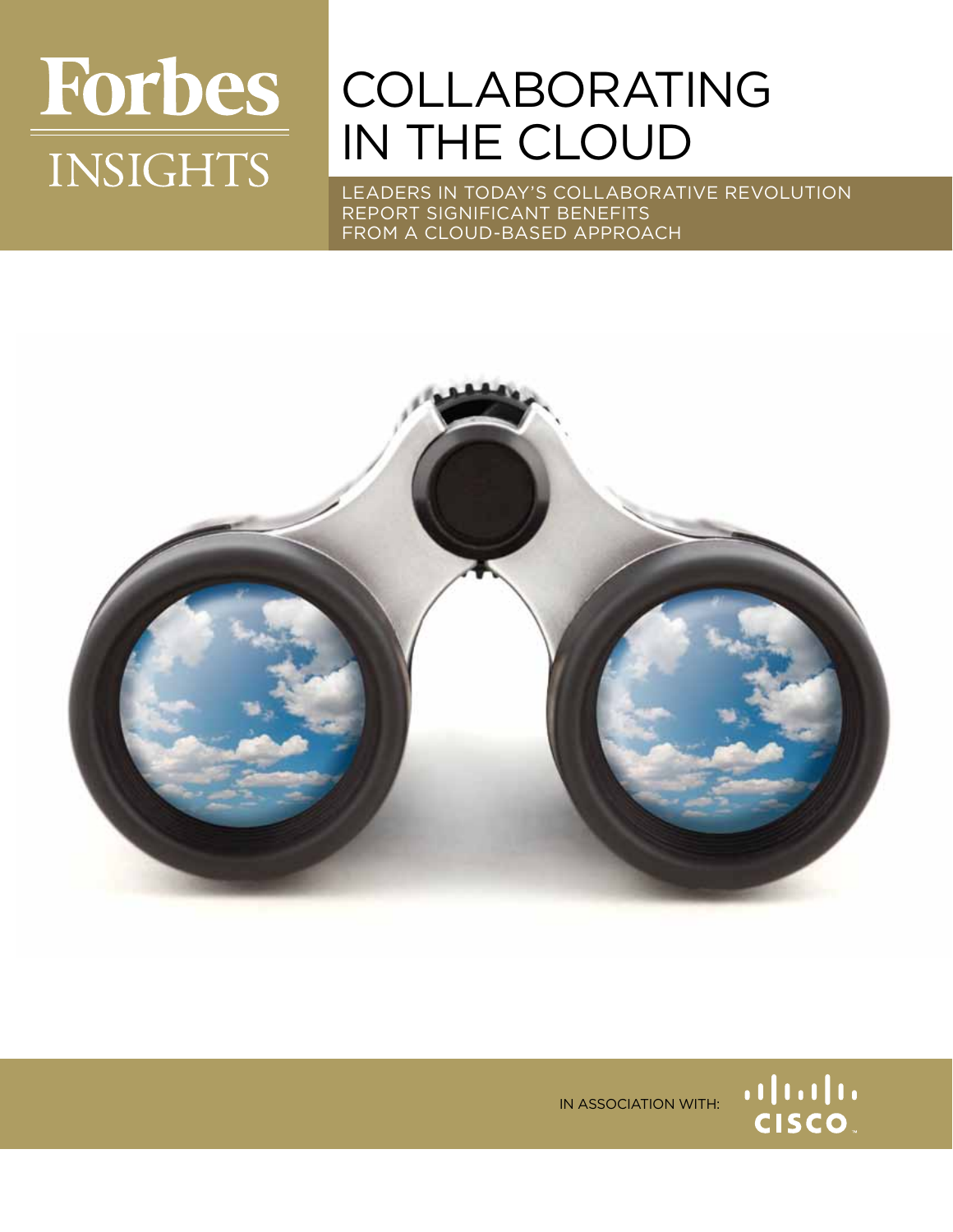## CONTENTS

| Enhancing how government collaborates with citizens, business and other agencies10 |
|------------------------------------------------------------------------------------|
|                                                                                    |
|                                                                                    |
|                                                                                    |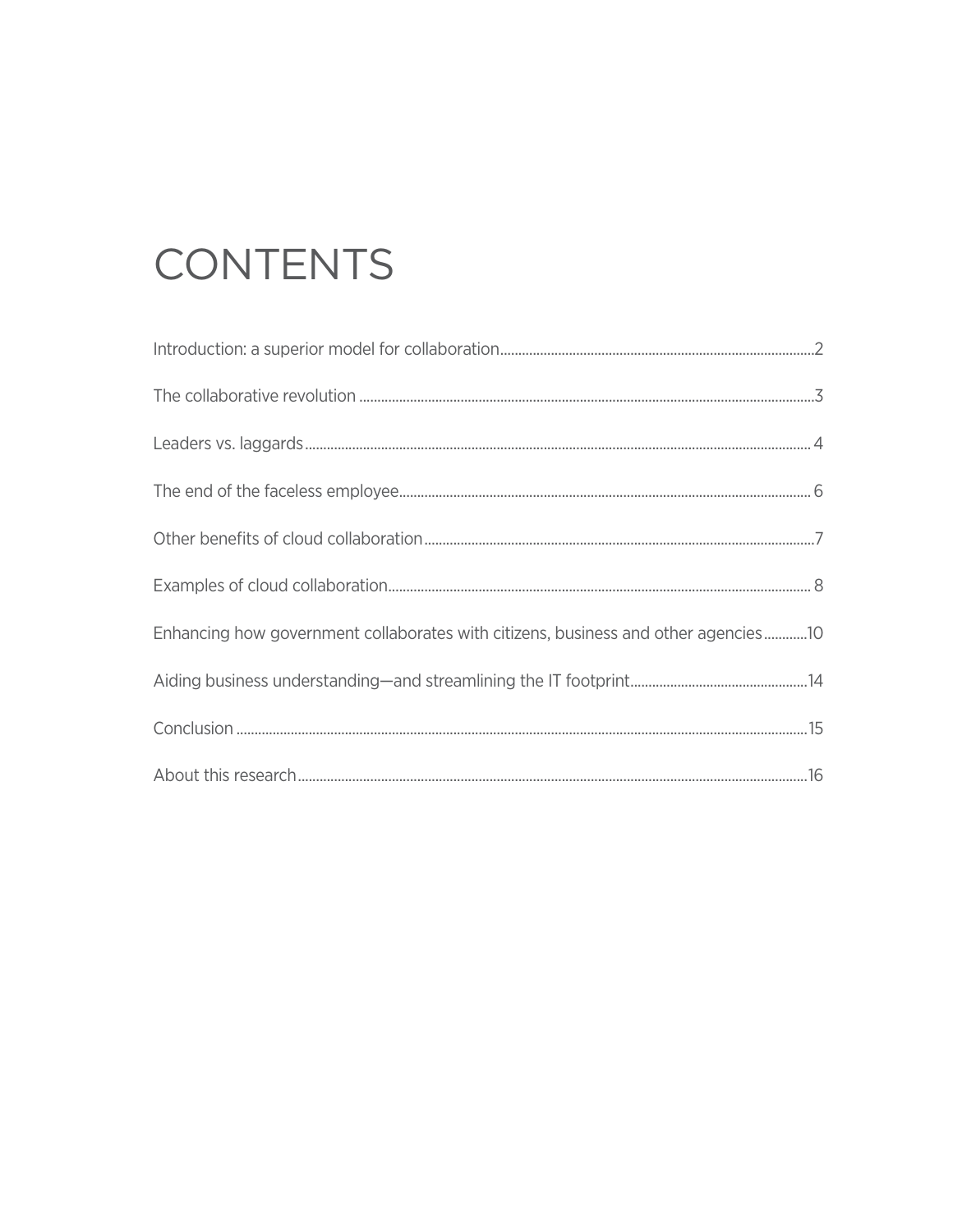## **Introduction:** a superior model for collaboration

The ability to collaborate—across functional boundaries, time zones or even beyond organizational borders—is becoming an ever more critical determinant of success.

A good example comes from Colin Miles, head of technical services at Virgin Media. Owing to an array of new tools ranging from video conferencing and document sharing to an in-house, business-oriented social media style platform, "we're getting a lot better at problem-solving at innovation." As Miles continues, "virtual communities" allow workers "to see where the challenges are" and all can "comment at appropriate places." This drives performance and innovation, says Miles, because "there's usually someone who'll have a great idea, and the group can see it in context and act on it that much faster."

But not all methods of collaboration are created equal. When it comes to the strategy and practice of collaboration, nothing can compete with next-generation cloud-delivered tools and processes.

Business executives are beginning to understand the profound nature of this new range of competitive capabilities as well as becoming more involved in the underlying technology discussions and choices. The following report relies on a survey conducted in October 2012 along with practitioner and consultant interviews. Together they provide a briefing on the degrees to which leading companies are obtaining greater business effectiveness and value through leadingedge, cloud-driven collaboration.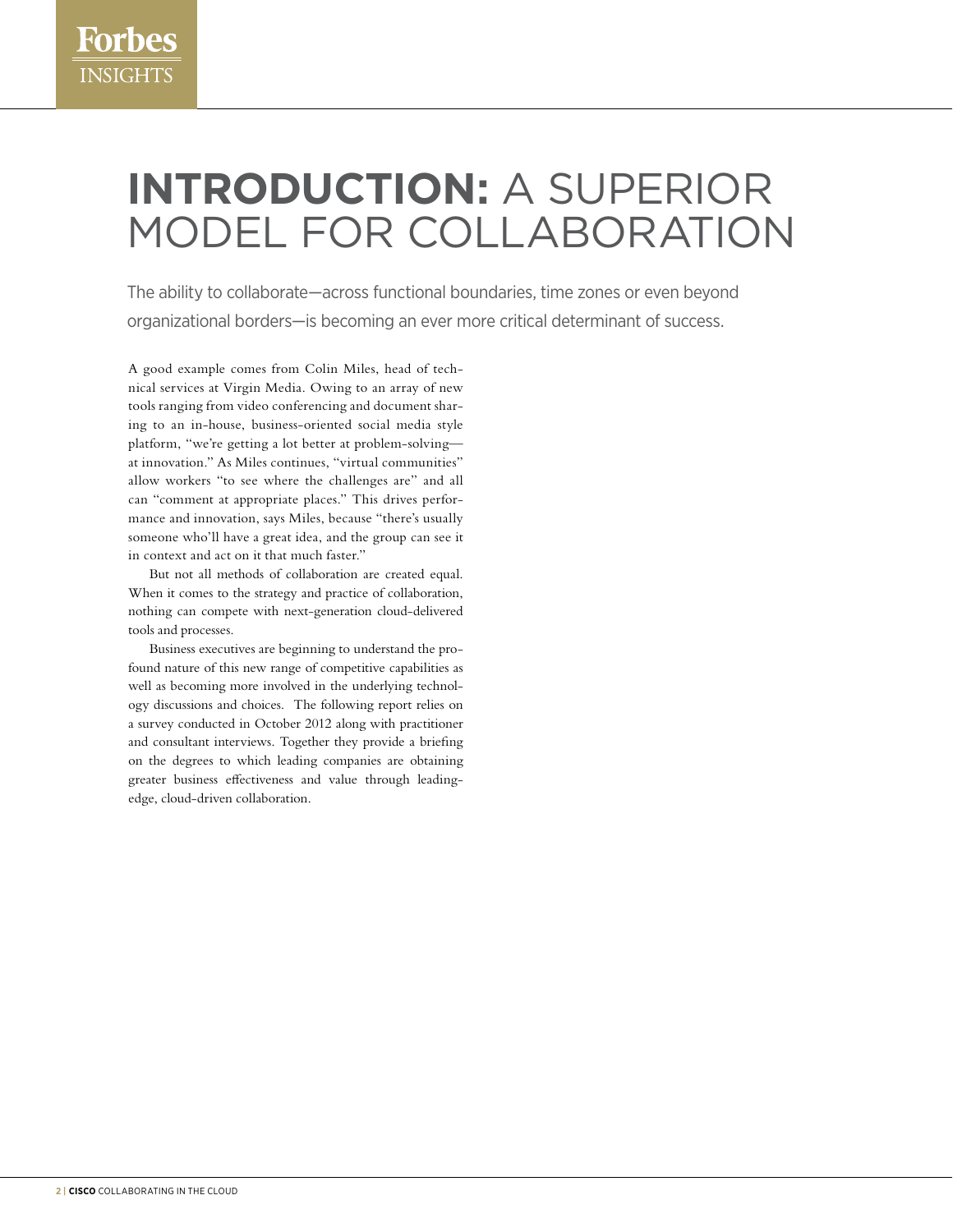### The collaborative revolution

A collaborative revolution has been brewing for well over a decade. It began with surging traffic on the Internet and the overwhelming embrace of message boards, wikis, newsfeeds and email but has since expanded to include even more collaboration-focused enablers such as mobile and broadband, as well as applications such as business-oriented social media and video-conferencing. Today the revolution is reaching fever pitch, as a comparatively new crop of cloud-delivered, collaboration-focused strategies and applications is achieving broader adoption and delivering remarkable results.

Companies today are taking more steps to enable an ever more intimate degree of collaboration between internal groups as far-ranging as finance, R&D, supply chain, production, marketing, logistics and IT. Moreover, the most advanced among these are now pursuing competitive advantage beyond enterprise borders, seeking closer collaboration with customers, suppliers and other external groups.

Within this epoch, cloud is surfacing as the medium most capable of successfully managing the revolution: quickly, efficiently, and in ways that can manifest dramatic benefits. Consider the ways cloud-based collaboration can:

- **Accelerate business results.** Business initiatives are implemented faster when the business is infused with cloud-based collaborative agility. So much so that nearly two out of three executives, 64%, say that cloud-based collaboration tools accelerate business results—a figure that rises to 82% among so-called "leaders" (see below: "Leaders vs. Laggards").
- **Revolutionize collaboration across time zones and functional boundaries**. Over half—55%—say that cloud-based solutions are no mere evolution but rather represent a true revolution in collaborative effectiveness. This figure rises to 87% among "leaders."

All manner of companies are in fact using cloud-based collaborative tools to transcend not only geographies but also functional specializations. Interviewees and supporting statistics show that this is one of the key drivers behind the cloud's ability to accelerate business results.

- **Enable more-efficient business processes.** Fiftyeight percent of total respondents—and 90% of "leaders"—say that cloud-based collaboration has the potential to improve virtually any set of processes. Sometimes the improvements are emphatic, such as in cases where through collaboration, greater understanding is achieved and a process is refined. In other cases, the benefit is more indirect, such as where efficiency accrues from a more connected, and therefore more closely aligned, cooperative and motivated workforce.
- **Generate profound—or even disruptive—innovation.** Fifty-nine percent of executives—93% of "leaders"—believe cloud-based collaboration stimulates innovation. Think of enhanced collaboration as a means of harnessing an ever wider range of functional and geographic resources. Thanks to cloud delivery, collaborative tools are now more ubiquitous. So more pure innovators are now more connected to others who may be more process-oriented, and so on. As more connections are established and nurtured, as greater understanding is achieved, better ideas germinate, with greater chances of reaching those in the best position to make things happen.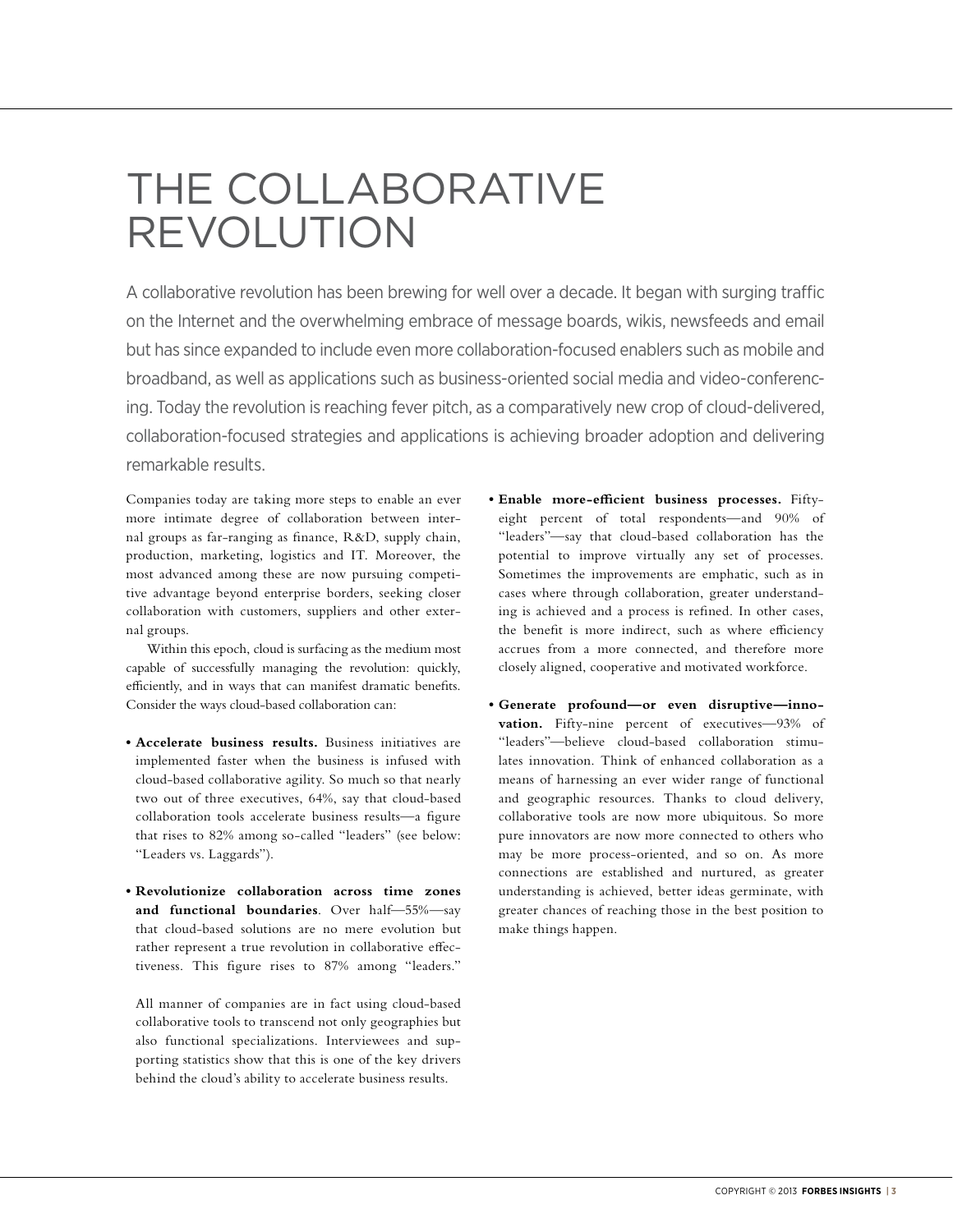## Leaders vs. laggards

A key finding of the survey is that greater experience with cloud-based collaboration tools and strategies can lead to a significantly more positive view of their value.

Survey participants were asked to consider a range of collaboration-focused business imperatives. The full list includes:

- Incorporate video into meetings
- • Enable meetings with remote participants and virtual teams
- • Create internal communities and team workspaces
- • Create flexible work areas/office space
- • Collaborate with external organizations
- • Consolidate communications infrastructure
- • Extend telephony with video for visual communication and conferencing
- • Access collaboration tools within business applications
- • Enable mobile workers with access to collaboration capabilities "as if in the office"
- • Enable remote workers with access to collaboration capabilities "as if in the office"
- • Enable any device ("bring your own device" or BYOD)
- • Locate and access remote experts in real time
- • Enable desktop virtualization (software resides on a remote server rather than the local device)
- • Deliver large-scale visual communications and online training
- • Provide multichannel customer service
- • Monitor social media

Respondents were asked to note in which of the above areas they were making extensive use of cloud-based tools and applications. Now the sample could be split into five categories of cloud-collaboration adoption based on the number of collaborative business imperatives being substantially enabled by the cloud. The categories include:

- • **Leaders** Extensive use of cloud tools within 10 or more of the above imperatives (14%)
- • **Followers** Extensive use within 6-9 imperatives (19%)
- • **Early majority** Extensive use within 3-5 imperatives (35%)
- **Late majority** Extensive use within 1-2 imperatives (21%)
- • **Laggards** No pursuit of the above objectives or "not certain" (11%)

Thus grouped, further analysis shows that generally, the greater the experience with cloud-based collaboration, the greater the perceived, associated value. Specifically, survey participants were asked about the value of cloud-based collaboration solutions: do they accelerate business benefits, provide competitive advantage or stimulate innovation? In nearly all instances, leaders are significantly more likely than laggards to identify or recognize greater value. Moreover, when plotted from laggard to leader, this relationship in nearly all instances forms a nearly straight, upwardly sloping line. In other words, the more cloud collaboration tools in use, the greater the business impact. (The examples in Figure 1 are typical of the results throughout the survey.)

Terminology borrows from technology adoption lifecycle models developed by Messrs Bohlen, Beal, Rogers, Gross and Ryan.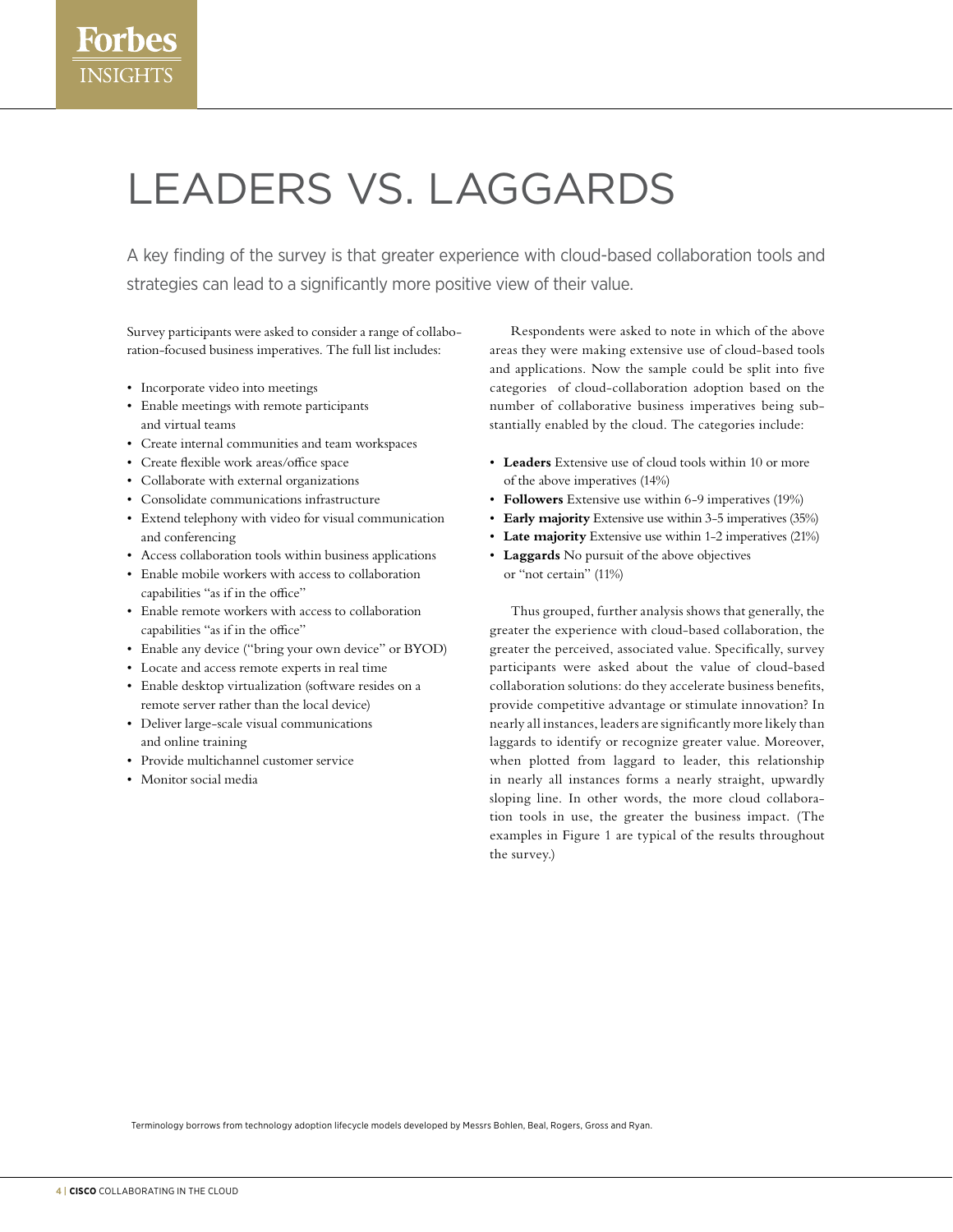#### Figure 1. Experience with cloud-based collaboration correlates with perceived value



Generates profound or disruptive innovation

Worth noting, the size of company has no consistent bearing on the degree of adoption. This means smaller companies are just as likely to be leaders as are larger companies. In other words, companies of all sizes are able to obtain the advantages of cloud-based collaboration.



% = Numbers who agree or strongly agree that cloudbased collaborative tools confer the expressed benefits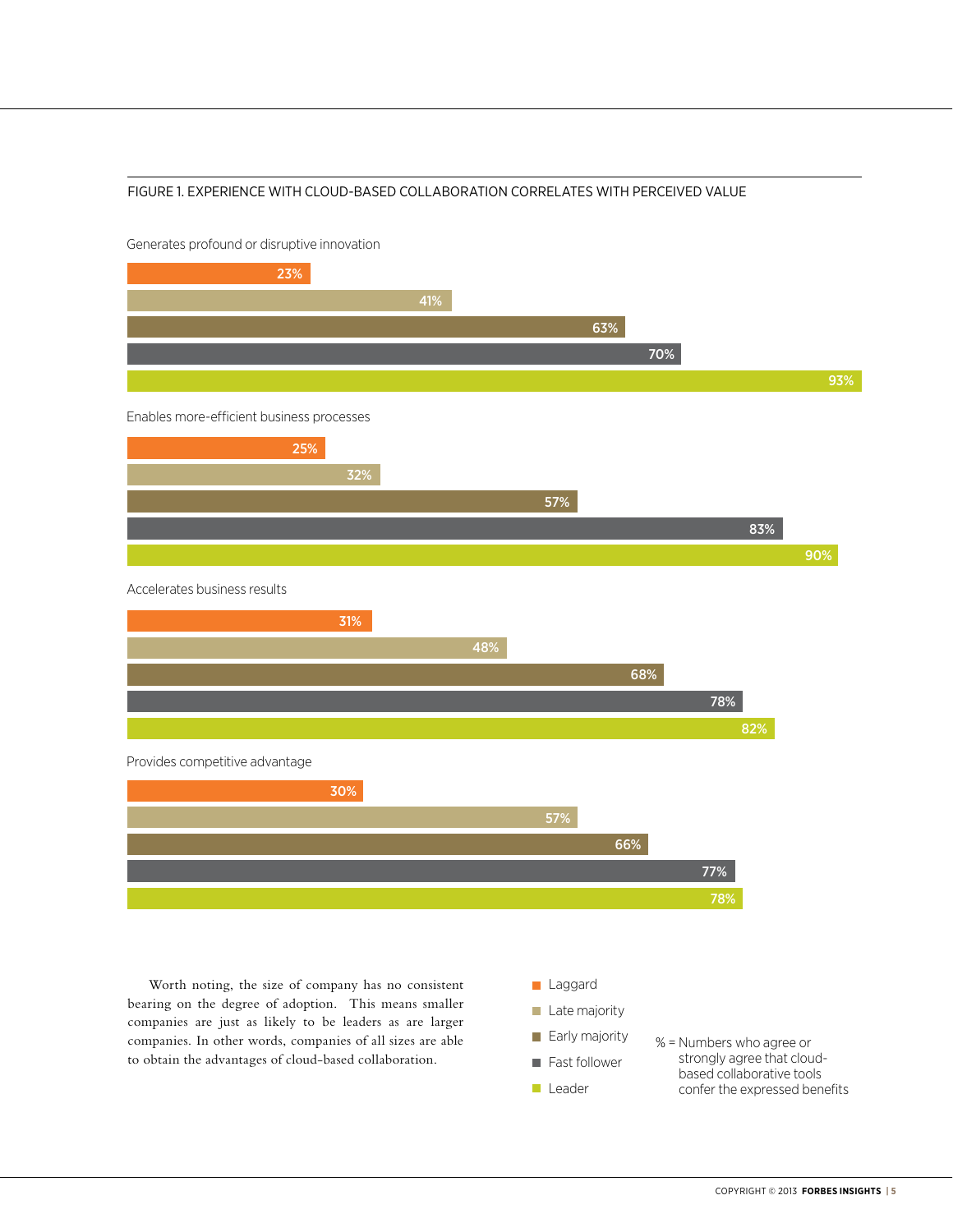### The end of the faceless employee

Q&A: Colin Miles, Head of Technical Services, Virgin Media

Virgin Media is the first provider of all four broadband, TV, mobile phone and home phone services in the UK.

#### **Why are you investing in advanced collaboration tools?**

Even though we're UK-centric, our operations are spread out over literally hundreds of sites. So we've got a very mobile workforce that spends a lot of time traveling, away from any fixed office.

Another key issue for us is that we were managing some very old technologies. We had fragmented document depositories. We were heavily reliant on email. And we had—in this day and age—faceless calls.

#### **Why are faceless calls an issue?**

What we've learned is that when it's just a telephone, the level of engagement is somewhat lacking. And if you had to share contents—documents of any kind or if there's going to be co-creation—you almost had to travel. In fact, prior to our teleconferencing capability, the feeling was that any meeting of any importance had to be face to face.

#### **What is the problem with email?**

There were simply too many of them! As many of our teams work together, there was a tendency to include everyone on every email, just in case they needed to know. We actually found that the longer the tenure of employee, the higher the amount of daily emails they received, as they were utilized as a source of company information as opposed to communication being for them.

And email's linear. They come in all day long, and you work your list from bottom to top or top to bottom. There's very little prioritization: something vital can sit in your in-box while you deal with any number of other, less time-critical issues simply because they arrived first.

#### **What's the answer?**

We've adopted a suite of collaborative tools. Document management, video conferencing, IMs.

#### **What's the impact so far?**

It's genuinely improving the quality of interaction. People are able to have the conversations they need with the people they need to have them with and are getting more out of it. And that's not always a literal conversation. It could be that they go on our business-oriented form of social media. Users can update their profiles so others know their expertise. And they post information that's relevant to the business and tag things so that others can search for the information they need, find it, and go on about their business.

#### **Are you measuring the benefits?**

Much of this is very difficult to gauge. But one thing we do know, it's saving our people a lot of time. We estimate that with all the reductions

in travel, the reduced need to comb through email, the improved ability to find the information that's needed when needed—all told, it's saving the typical employee about 10 hours a week.

And we don't view that as 10 more hours for the company, but rather as a contribution to a healthier work-life balance. Our people are not on the road or working late as often, they get to see more of their families and friends, and they're less stressed on the job. They also have more time to do their job as well as to think about ways to improve things and innovate. It's intangible, but the benefits are very real.

#### **What have you been learning?**

One thing you can't underestimate is the change management, particularly in areas like the use of [business-oriented] social media. There we brought in an outside consultant to help us with the cultural aspects. People weren't used to being so open, to sharing. They needed to be led to understand the art of the possible—what can be done in a virtual community.

And one of the things we quickly learned was just how much duplication of effort goes on in a typical business. A project will be running and all of sudden you have two or three teams running around trying to do the same things when someone else had already gotten it done. With better collaboration and communication tools, and with everyone working to properly tag what they're doing, there's a lot less wasted effort.

The other thing we're seeing is that we're getting a lot better at innovation—at problem solving. When you are running communities, and everyone can see where the challenges are and can comment at appropriate places, there's usually someone who'll have a great idea, and the group can see it in context and act on it that much faster. I wouldn't say we've seen anything dramatic yet—but the pace of problem identification and solution is definitely faster.

#### **Is there anything you're surprised we didn't ask?**

One thing that's really come to light for me is the value of building oneon-one connections within a massive organization. Your work can be connected to people across the country or in the same building and yet you've never met. But when you're on [video] call, there's a more human connection. Suddenly that's not just a name but it's a person you can relate to. You get to know what makes them tick. You feel empathy from their expressions and body language. A connection builds, and you're no longer just listening to that person because it's your job but really want to live up to your commitment to that person. That's a business benefit that can't be measured, but when you multiply it by the number of new connections, it's got to be a powerful driver of performance.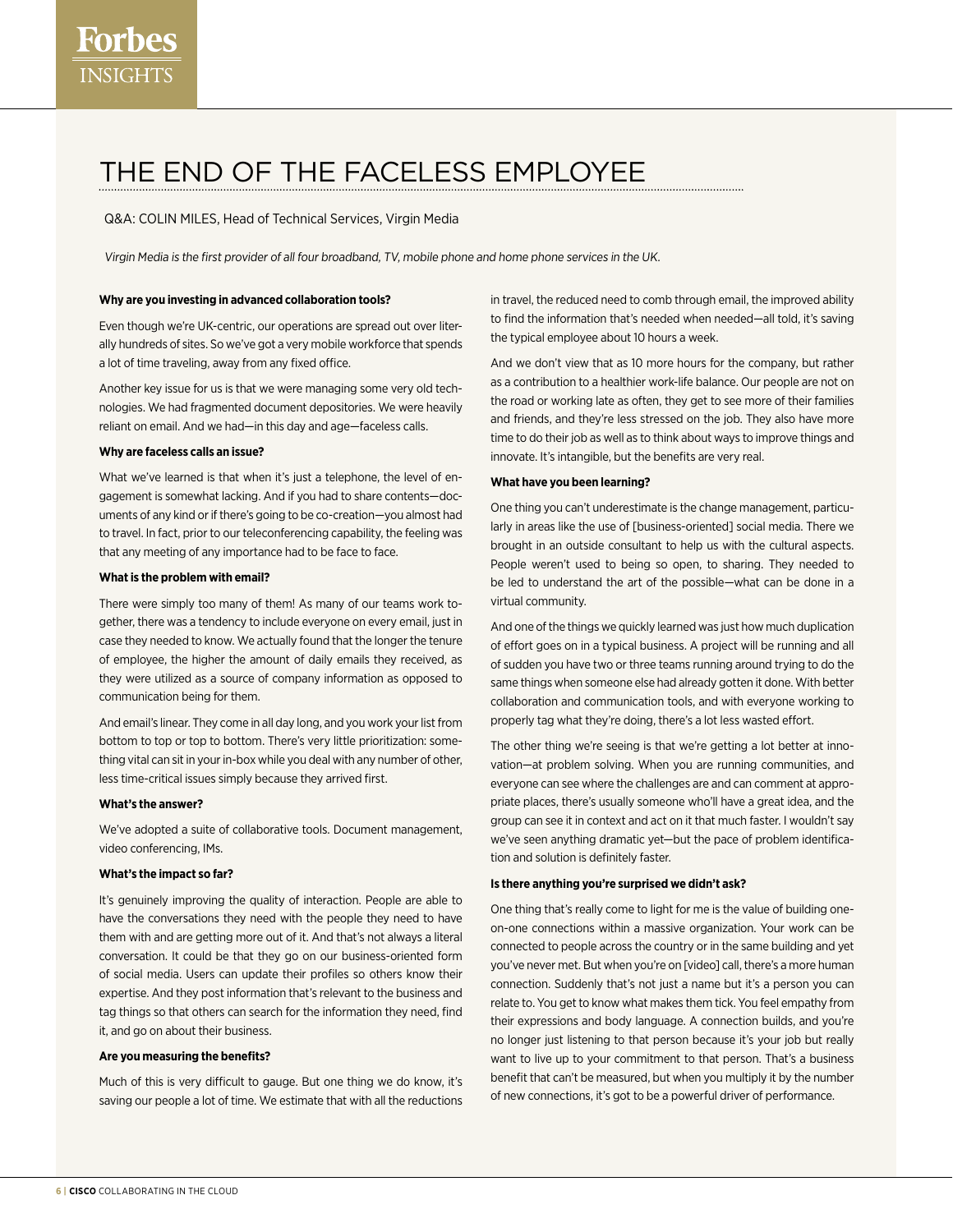## Other benefits of cloud collaboration

The reality is that the greater the familiarity with cloud-based collaboration tools, the greater the recognition of their value. Again, these results are remarkably consistent throughout the report, as further illustrated by the following additional benefits of cloud-based collaboration.

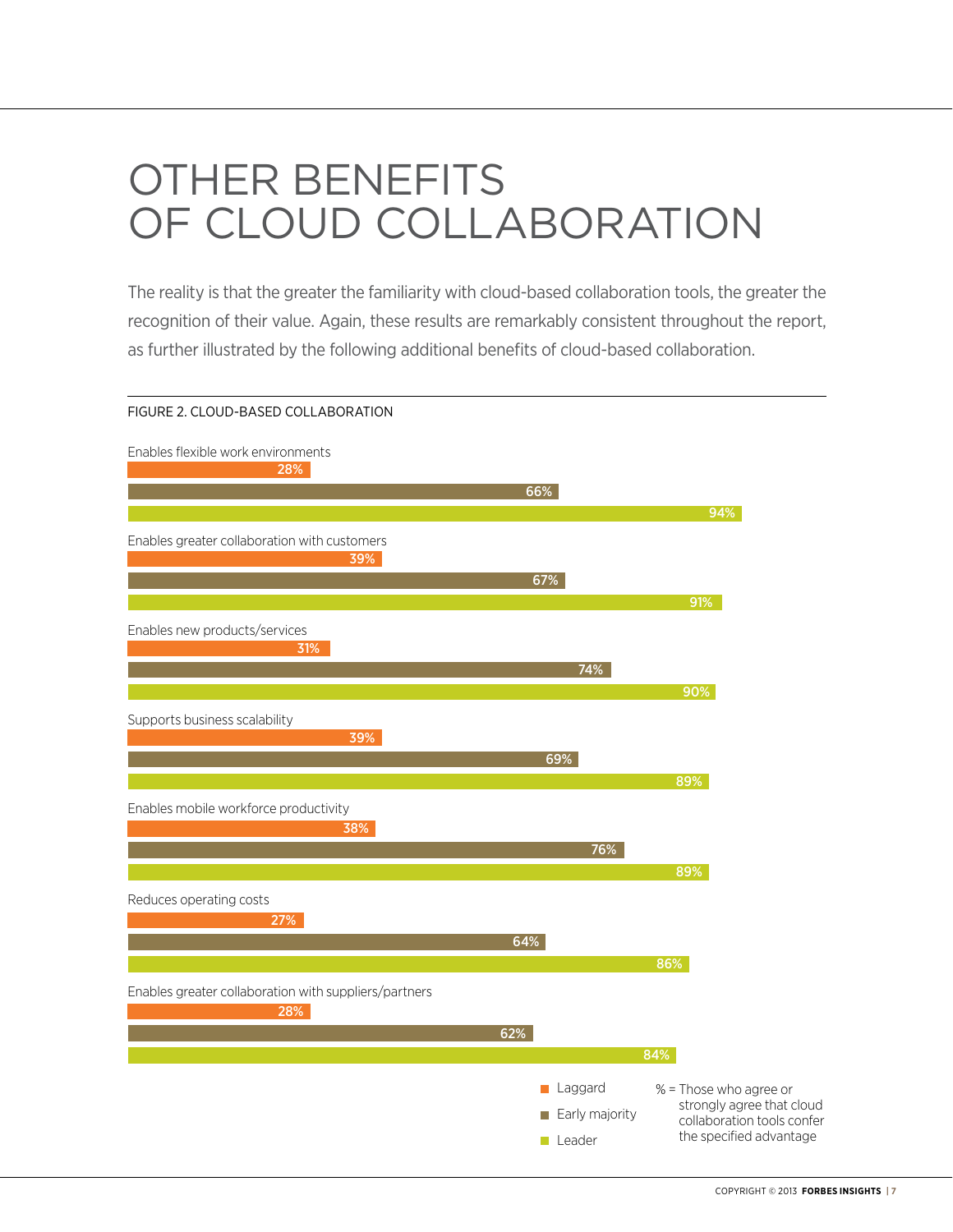### Examples of cloud **COLLABORATION**

Advancements in collaboration begin first with the commitment to the strategy: collaboration creates value. From there, an organization needs to focus on change management: specifying objectives, incentives and culture.

John Jackson, VP for global infrastructure at D+M Group, a maker and distributor of home, auto and commercial speakers and sound systems, strongly agrees. "One of the things we frequently discuss is how we can improve the quality of communications. We have a large presence in Japan, and that takes us to where we have people who aren't fluent in English. So achieving real understanding can be a challenge. But now, we have engineers or marketing staff conducting presentations via telepresence. So you have written presentations and there's whiteboarding and people are able to show the actual designs or blueprints and get a strong reaction, and it's just amazing what that can do to improve collaboration across time zones and languages."

Examples of how cloud technology is being harnessed to propel strategies and achieve objectives include:

- **• Creating flexible work/office spaces** Over a third of organizations, 39%, say they are making extensive use of cloud-based applications to enable greater workforce flexibility. Cloud-delivered tools including video, voice, email, IM, data management as well as access to related core business processes can help workers share and access information and work on an anywhere, anyplace, anytime basis. The most advanced instances are also device agnostic, enabling access to collaboration tools from PCs, laptops or smartphones (a so-called bring your own device— BYOD—approach). Overall, these companies are enabling considerably improved collaboration across time zones and functions as well as improving the effectiveness of remotely based or highly mobile team members. Notice, however, that the figure more than doubles to 86% among leaders. Throughout the analysis, leaders are far more aggressive in the pursuit of collaborative strategies (see Figure 3).
- **• Incorporating video into meetings** The telephone was once the primary means of remote yet instantaneous collaboration. Today 42% of companies at large—but 89% of "leaders"—are making use of voice augmented with streaming video delivered via cloud. The advantages are

many—such as the improved quality of communication achieved through the ability to gauge facial reactions and mannerisms. But users can also, for example, more readily view a product, conduct healthcare-related evaluations, or troubleshoot a complex piece of machinery.

- **• Enabling meetings with remote participants and virtual teams** Nearly half (48%) of organizations today are making extensive use of cloud-delivered collaborative tools to enable "live" multimedia interaction. But the figure rises to 90% among "leaders" and 68% among "followers." By using a consistent interface group-wide, businesses and other entities are able to simultaneously view presentations, share documents and see other participants. Combining visual with voice greatly improves the quality of interaction. Moreover, the ability to record events enables others to review proceedings when both needed and convenient, perhaps in their own time zones or when other—for their individual purposes, higher-priority activities or events—conclude.
- **• Creating internal communities and team workspaces** Thirty-nine percent of survey participants say they are making significant strides toward the most advanced state: a truly digitized, collaborative workspace in the form of internal communities and team workspaces. The figure rises to 72% among "leaders" for whom breaking down functional as well as time zone barriers is a priority. Often at the heart of such initiatives is a sort of purpose-built social media-style platform—but decidedly more attuned to business objectives. Team members can update their personal profiles to include current skills, task-related interests and needs. Participants can post documents, videos, emails, relevant or useful links and similar objects of potential interest to others in the organization. Tags—search terms based on keywords correlating to key organizational executives—are added to these objects in order to help others find who and what they need.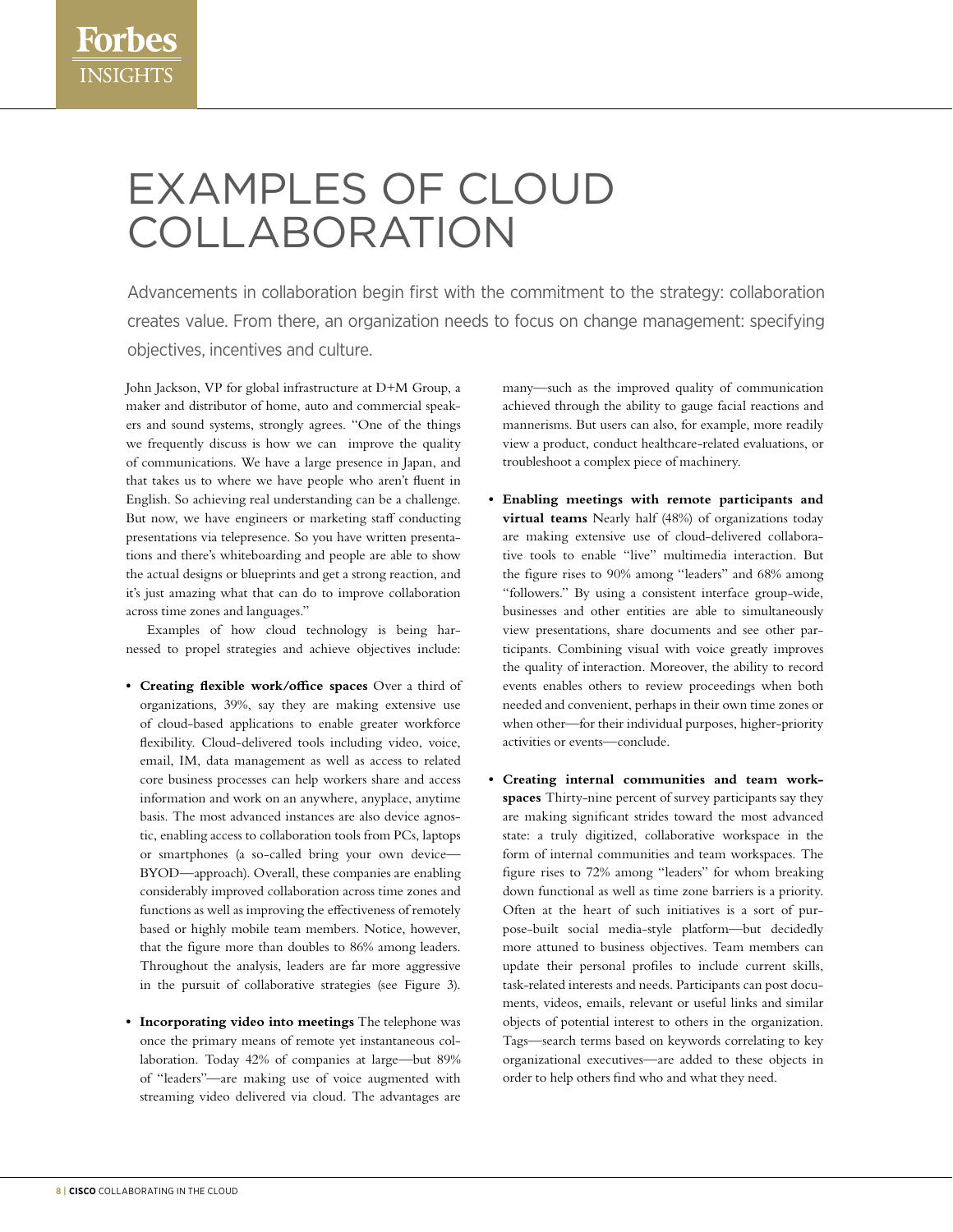Team members can also view one another's calendars, exchange emails and IMs, or initiate calls. Advanced systems can also enable assignment and review of work based on hierarchical priorities. Such digital workspaces are often merely primordial. But at their core, advanced platforms require standardization in key areas such as communication, conferencing, data retrieval and storage, security and search capabilities. All of these features are most readily achieved and maintained in a cloud environment.

#### Figure 3. Capabilities enabled through cloud collaboration

|                                                                                             | <b>Total</b> | <b>Laggard</b> | <b>Late majority</b> | <b>Early majority</b> | <b>Fast follower</b> | <b>Leader</b> |
|---------------------------------------------------------------------------------------------|--------------|----------------|----------------------|-----------------------|----------------------|---------------|
| Enable meetings with remote<br>participants' and virtual teams                              | 48%          | O%             | 26%                  | 48%                   | 68%                  | 90%           |
| Incorporate video into<br>meetings                                                          | 42%          | 0%             | 17%                  | 38%                   | 65%                  | 89%           |
| Enable remote workers<br>with access to collaboration<br>capabilities "as if in the office" | 32%          | O%             | 6%                   | 22%                   | 58%                  | 89%           |
| Create flexible work areas/<br>office space                                                 | 39%          | O%             | 17%                  | 36%                   | 56%                  | 86%           |
| Create internal communities<br>and team workspaces                                          | 39%          | O%             | 17%                  | 37%                   | 58%                  | 82%           |
| Collaborate with external<br>organizations                                                  | 33%          | O%             | 15%                  | 31%                   | 53%                  | 69%           |
| Locate and access remote<br>experts in real time                                            | 21%          | O%             | 3%                   | 13%                   | 36%                  | 65%           |
| Enable any device ("bring<br>vour own device" or BYOD)                                      | 24%          | O%             | 9%                   | 20%                   | 34%                  | 63%           |

Leaders are using cloud technologies to achieve a broader array of business imperatives.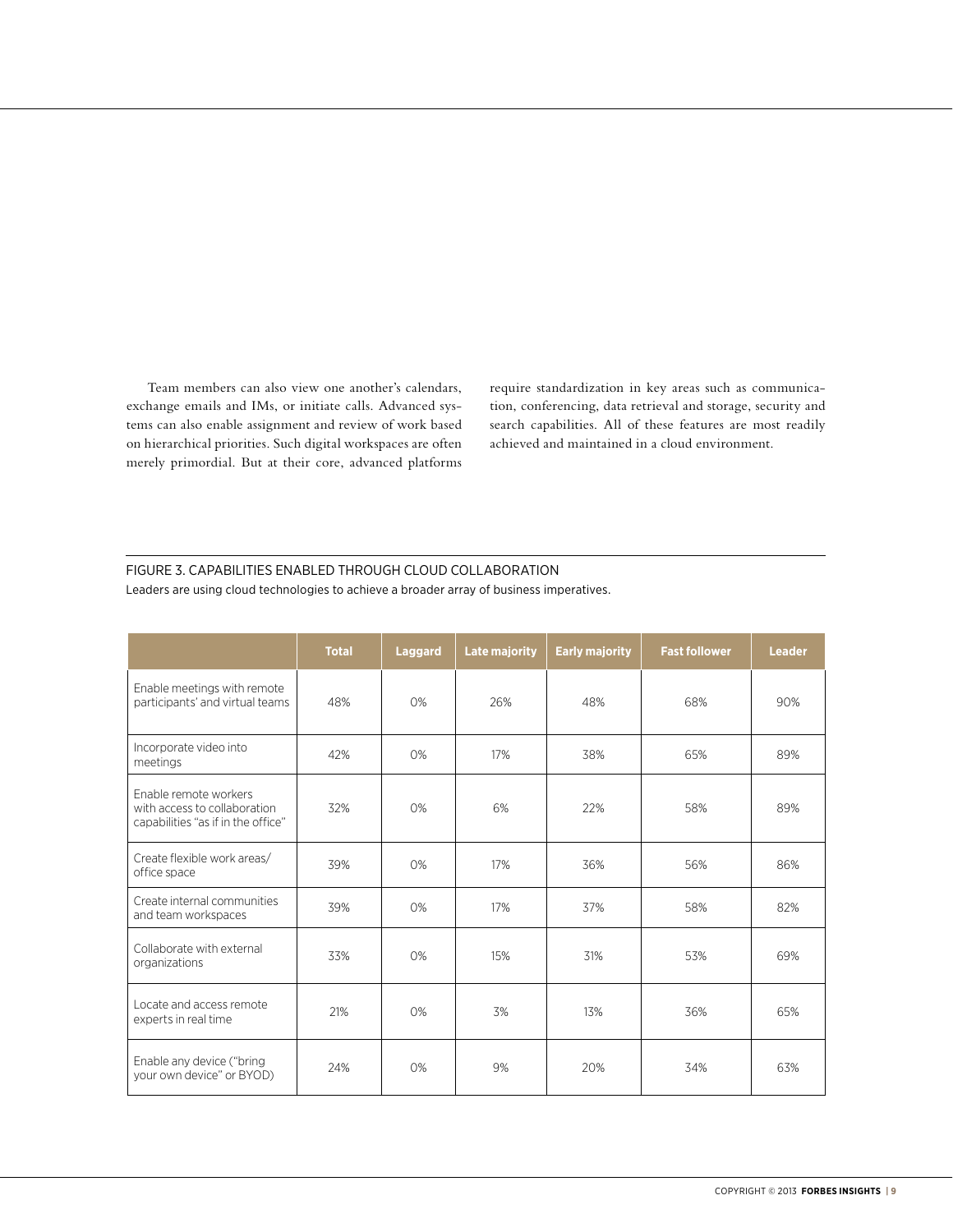### Enhancing how government collaborates with citizens, business and other agencies

#### Q&A: DAVID WILDE, CIO, The Essex County Council

Essex County Council is a UK government enterprise with 48,000 far-flung employees and an operating budget of \$3 billion.

#### **Why is collaboration important to you?**

There are so many reasons. One is, we have 40,000 public employees, teachers, police, maintenance and the like, spread out over a very rural community. But perhaps the biggest reason, I see cloud as the means to enable us to join up public service delivery in a way that just wasn't achievable before.

#### **How so?**

That's taking place on a number of levels. We have the technology, the tools to allow people to share information and ideas electronically. Next, the second level is collaboration with the population and the business community to better inform decision making.

Then there's social networking. One tool we like is Twitter, which we're using to, for example, alert people about traffic problems—we have over 20,000 followers for that. Then there's LinkedIn, which is great for building relationships with business. We can, for example, build communities, like around telecoms, where we can share ideas and opportunities for building or locating a business. And we also use Facebook, which is a great way to connect with hard-to-reach, because we're so rural, people being supported by our social care teams. A teenager who's run away, for example, is very willing to communicate via Facebook.

#### **What steps are you taking to manage social media risks?**

We have strong information governance policies in place. We talk with people about what to share, what not to share. And before you can post, you have to take a test to show you know the rules. And of course, we monitor from there.

#### **What about collaboration-specific cloud technologies?**

So far, that's mainly internal or interagency. We're now getting into collaboration on shared services with other agencies like the National Health, the police and the welfare department. We're sharing more information to improve services, cut fraud and reduce crime. And we also use document repositories where people can work together in a secure environment and there are audit trails of revisions.

And we've also just rolled out video conferencing to 9,000 people. That's great for one-on-one conversations, where it really improves understanding. And then there's other communication tools like instant messaging, which is really reducing the number of emails—and that's a great thing.

#### **Why cloud?**

It's just that relative to the traditional IT model, cloud is in so many ways a superior model. For one, it's more flexible. I have this employee, I know I need fit-for-purpose IT, and in each case I know exactly what is needed and what that costs. I can have it turned on today, and I can scale it up or down as needed, and I don't need to do a lot of work on our end getting it done.

I also love that we don't need a huge footprint. IT is a specialty, but it's not somewhere where we necessarily want to specialize. We have a rule where if you want to add something, you have to view the cloud first. There has to be a reason to do it in-house. And please don't bring up security, because as far as we're concerned, your data and processes are just as secure in the cloud, if not more so. Overall, cloud just lets you manage for high performance in an era of diminishing budget.

#### **Is there anything you're surprised we didn't ask?**

Video—that's proving to be a very valuable tool. We just did a rollout of a new payroll system and, rather than have to make a hundred presentations, we just posted some how-to videos on the website and we were done. That's something where there's a lot of potential to improve information sharing.

And something else we're doing, we're looking for ideas to use information in new ways. We're saying to the public and to businesses, "Here's the data that we have—now what would you like us to do with it? Is there anything else you want?" And part of what we believe will happen is that others will have some great ideas or will do some innovative things with our data which will benefit others.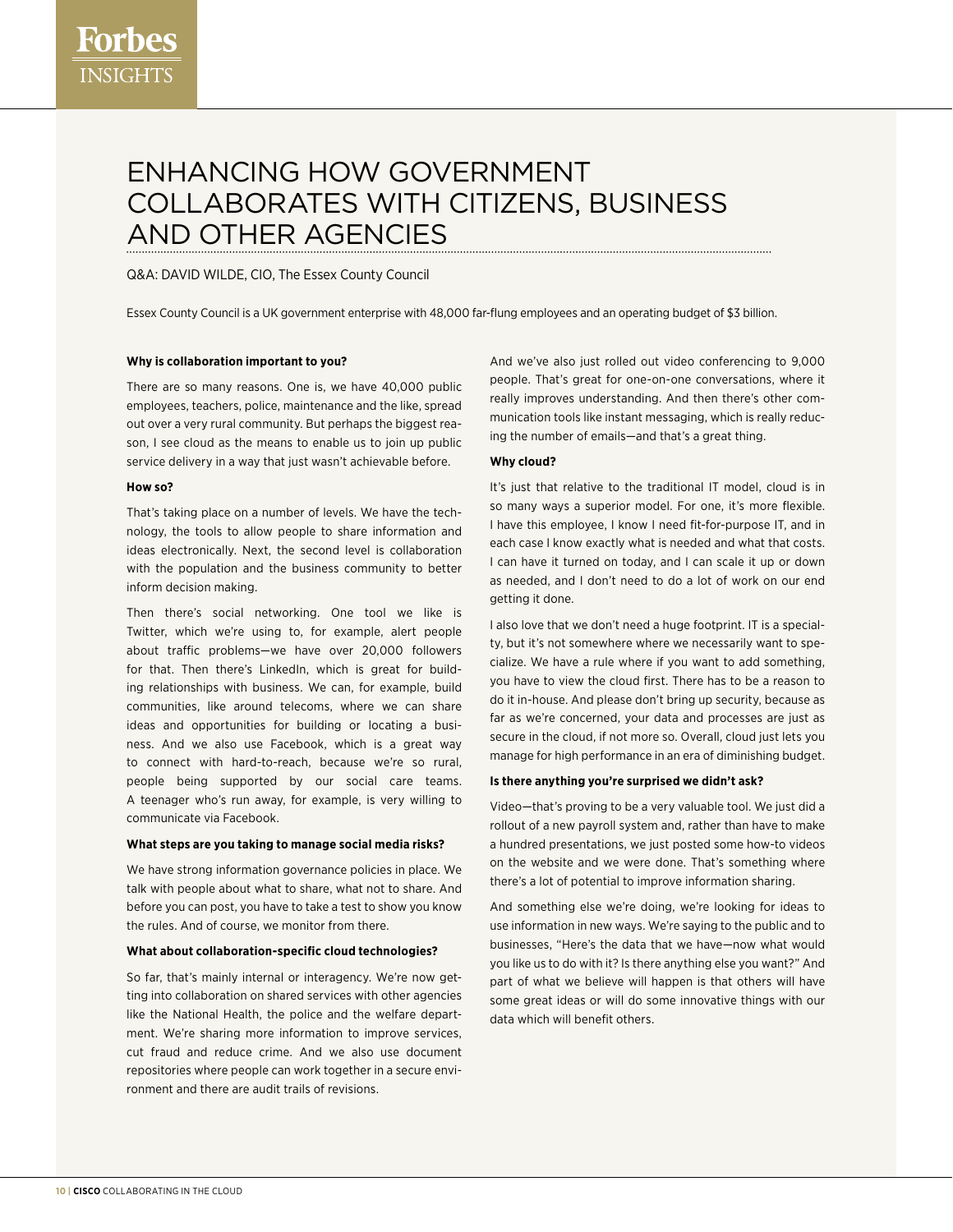### **The cloud:** a business discussion and priority

It is vital to recognize that none of this is a solely IT or non-IT discussion. By embracing cloud-based collaboration, organizations can achieve breakthrough performance. But achieving optimum results requires active and concerted involvement from both business units and their IT teams. In short, this is not an IT discussion—it is a broader business discussion.

In fact, 49% of survey participants say that business leaders—non-IT executives—are becoming more involved in selection, implementation and management processes relating to their cloud-based collaboration tools. Meanwhile, the figure expands to 75% among "leaders" and 60% among "followers."

Worth noting is that the more involved a company becomes in cloud-based collaboration, the broader the sphere of influence of non-IT executives. The number of instances where survey respondents say any given executive exudes influence in such decisions grows significantly among leaders. This is true for both C-suite and line executives. However, the differences are especially pronounced for the latter category. For example, only 39% of participants overall and 31% of laggards say a head of sales has

#### Figure 4. Who plays a role in influencing cloud collaboration decisions?

|                             | <b>Total</b> | <b>Laggard</b> | <b>Leader</b> |  |
|-----------------------------|--------------|----------------|---------------|--|
| Sales                       | 39%          | 31%            | 58%           |  |
| Marketing                   | 37%          | 28%            | 57%           |  |
| Operations/GM               | 40%          | 36%            | 54%           |  |
| Manufacturing               | 34%          | 23%            | 54%           |  |
| CFO                         | 50%          | 46%            | 53%           |  |
| Customer service            | 37%          | 31%            | 53%           |  |
| HR                          | 36%          | 30%            | 50%           |  |
| Engineering/<br>development | 36%          | 26%            | 49%           |  |
| <b>VPIT</b>                 | 36%          | 21%            | 49%           |  |
| CEO                         | 39%          | 41%            | 44%           |  |
| <b>CTO</b>                  | 36%          | 31%            | 40%           |  |
| <b>CIO</b>                  | 31%          | 16%            | 39%           |  |

influence over cloud collaboration decision making. But the figure increases to 58% among leaders (and expands similarly for all manner of department heads).

As D+M Group's Jackson explains, "We don't want to make large investments in technologies that go unused." The best way forward is "to go around educating the business leaders on the functionality and value of these tools and then get buy-in." In this way, says Jackson, "we get the greatest return on our investments, and the business appreciates the value in our solutions."

In addition, when it comes to naming the ultimate decision making in cloud collaboration, among leaders, that role is significantly more likely to fall to the CEO. In short, the more sophisticated a company becomes in its collaboration strategy, the more likely it is that non-IT executives will be playing a more involved if not critical role.

#### Figure 5. Who is the ultimate decision maker?

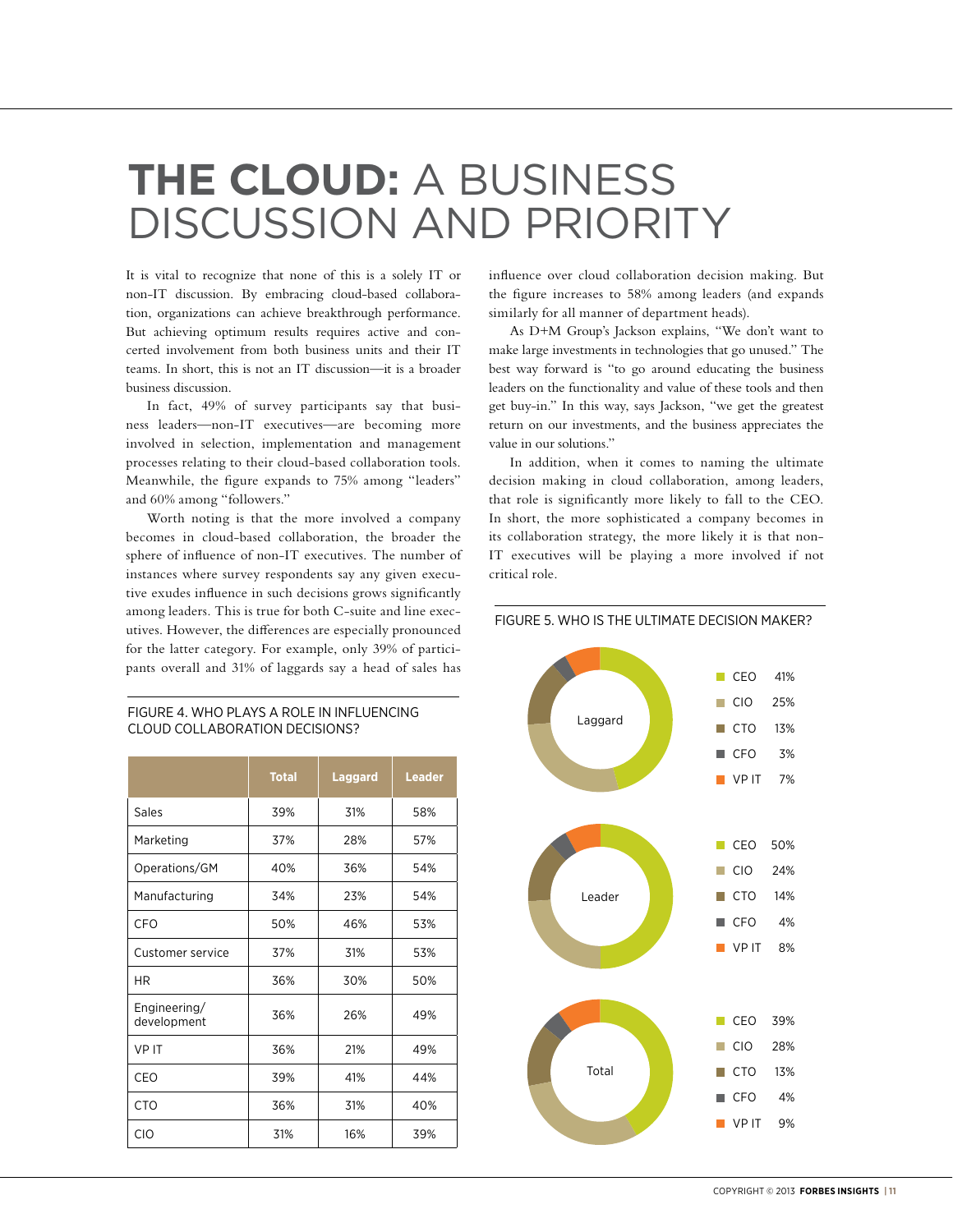## The road ahead

As for where survey participants will be focusing additional strategic investment to improve collaboration, priorities, in order of frequency of inclusion among "top three" include:

- Customers (65%)
- Internal teams (53%)
- Suppliers (38%)
- Channel partners (22%)

A good example of outwardly focused collaboration comes from the Essex County Council. As Wilde explains, collaboration solutions for his organization have thus far been internally focused. But going forward, "we're now getting into collaboration on shared services with other agencies like the National Health, the police and the welfare department." In expanding collaboration beyond enterprise boundaries, "we're able to share more information to, for example, improve services, cut fraud and reduce crime."

Viewing the full spectrum of "go-forward" strategies from laggards to leaders presents a revealing picture. On internal investments, the gap between leaders and laggards is closer. This is likely because leaders have already made great strides and no longer need to focus their future investment internally. Leaders, the data reveals, appear now to be focusing more intently at opportunities to collaborate externally, such as with customers, suppliers and channel partners.

Today's laggards, on the other hand, in their efforts to catch up are viewing opportunities with customers and internal teams in nearly equal light. Meanwhile, in some cases (such as with internal teams) laggards plan to ramp up their focus more aggressively than the late or early majorities. In other words, those slow to react may be bypassed.

It should come as no surprise that once a company sees the value of enhanced internal collaboration, it turns its gaze outward. Such collaboration will in all likelihood lead to business process improvement, new products or services, along with a myriad of other forms of innovation.

|                  | <b>Total</b> | <b>Laggard</b> | <b>Late majority</b> | <b>Early majority</b> | <b>Fast follower</b> | <b>Leader</b> |
|------------------|--------------|----------------|----------------------|-----------------------|----------------------|---------------|
| Customers        | 65%          | 59%            | 52%                  | 66%                   | 71%                  | 81%           |
| Internal teams   | 53%          | 61%            | 24%                  | 50%                   | 78%                  | 64%           |
| Suppliers        | 38%          | 21%            | 35%                  | 42%                   | 37%                  | 47%           |
| Channel partners | 22%          | 7%             | 15%                  | 21%                   | 28%                  | 40%           |

#### Figure 6. Spectrum of strategies, laggards to leaders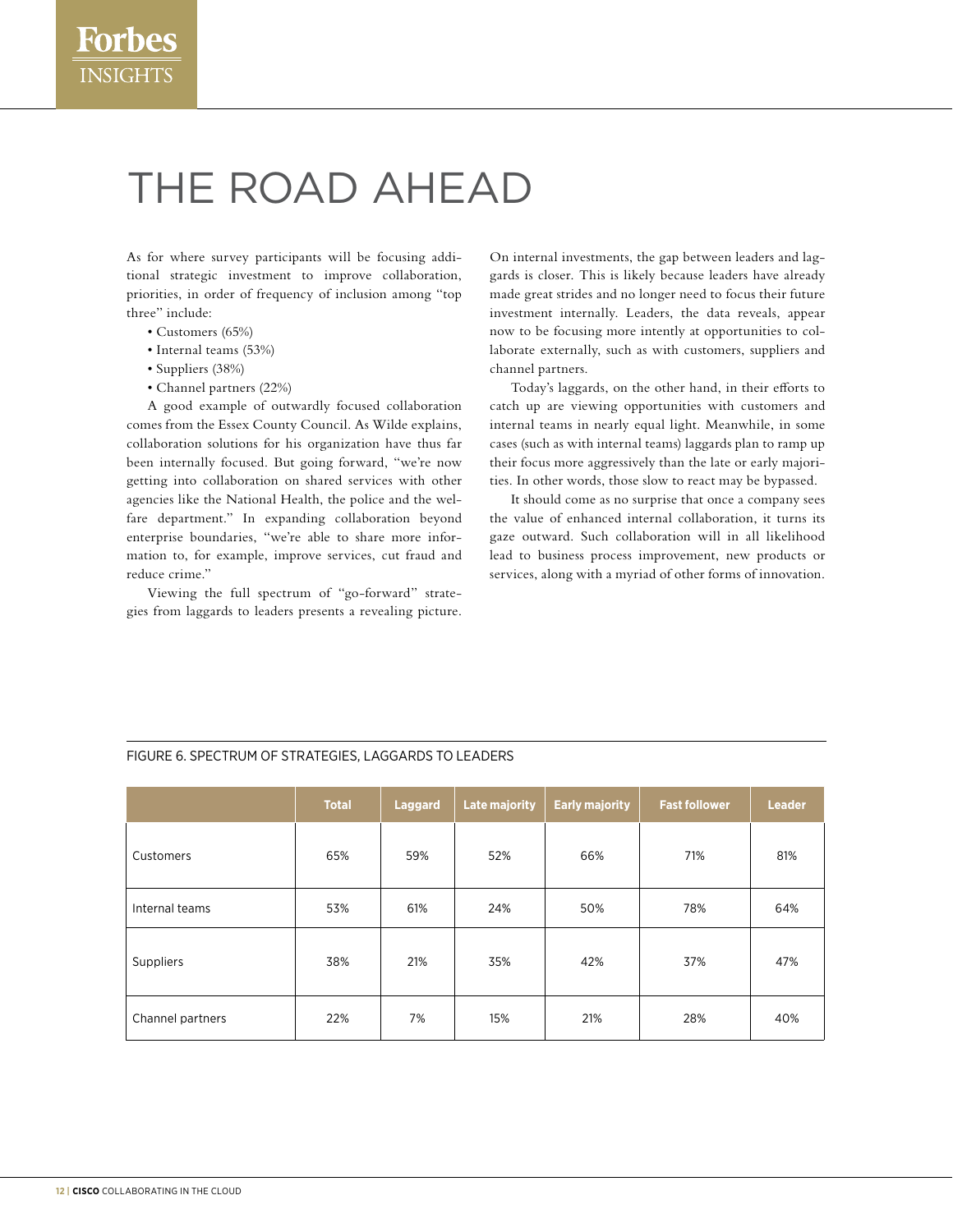### Requirements for success

No matter how decisions are made, leaders in collaboration say that initial success and continuous progress requires change management.

In particular, executives say their peers must take steps to:

**• Develop key incentives** Cloud-based collaboration requires greater openness and sharing. Many workers—potential team members—are not accustomed to so willingly sharing their expertise and may view such initiatives as a means of undermining their value to their organization. Overcoming such reluctance and fear, experienced executives say, requires developing a range of incentives, including performance metrics that measure and reward collaboration.

**• Designate leaders or "champions"** In almost any organization there are numerous executives with a greater proclivity for active collaboration. These are often those who are already heavy users of video, social media or business-oriented social media. Leading companies identify such executives early on and provide them with support and recognition as a means of inspiring the organization to embrace more collaborative approaches.

**• Measure…** Many focus on cost savings to evaluate the success of their cloud-based collaboration initiatives. Indeed, the cloud can reduce costs, dramatically. But this is rarely the core driver behind most organizations' push for heightened collaboration. Instead, strategic objectives tend to include greater innovation, organizational dexterity, customer satisfaction, employee engagement or related intangibles. These can be difficult to gauge. Leaders in collaboration say: try.

**• …and continuously improve** Collaborative thresholds are expanding daily. What might be optimum collaboration today could easily be bypassed tomorrow. So companies must continuously refine their cloud collaboration strategies in light of advancing technology and practice. In an era where growing numbers are using collaboration to build sustainable competitive advantage, those that fail to pay attention will risk being left behind.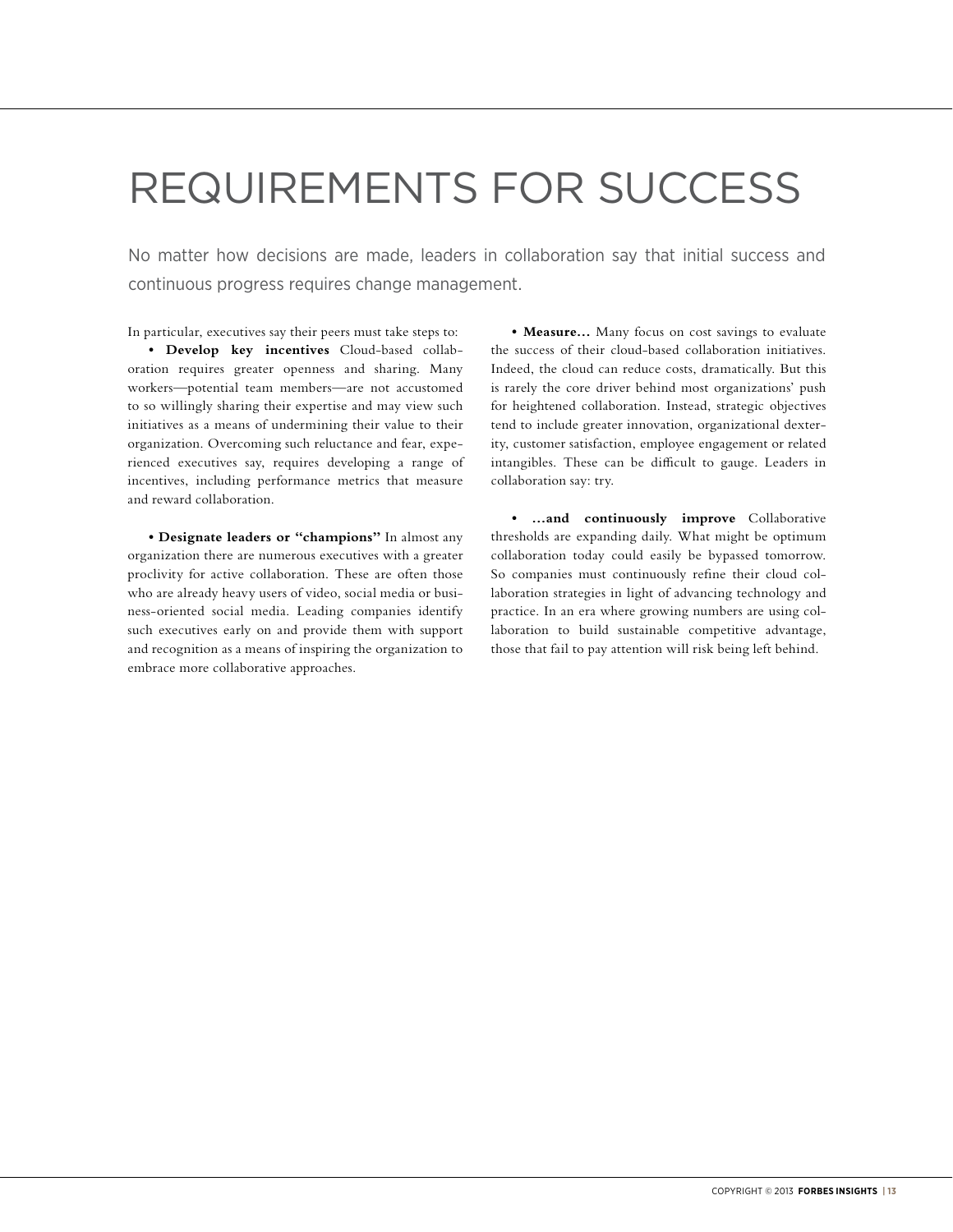### Aiding business understanding and streamlining the IT footprint

#### Q&A: John Jackson, VP for global infrastructure, D+M Global

D+M Group is a global company dedicated to enhancing life through inspired sound solutions delivered anytime, anywhere. D+M Group brands include Allen & Heath, Boston Acoustics®, Calrec Audio, Denon®, Denon DJ, Denon Professional, Marantz®, Marantz Professional and Premium Sound Solutions.

#### **What advantages do you see from advanced collaboration tools?**

There are so many it's difficult to know where to start. The abil-

ity to collaborate is part of our core business model. One of the things we frequently discuss is how we can improve the quality of communications. We have a large presence in Japan, and that takes us to where we have people who aren't fluent in English. So achieving real understanding can be a challenge. But now we have engineers or marketing staff conducting presentations via telepresence. So you have written presentations and there's whiteboarding and people are able to show the actual designs or blueprints and get a strong reaction, and it's just amazing what that can do to improve collaboration across time zones and languages."

#### **Are you doing anything to measure the benefits?**

We try, but it's difficult. It's easy to measure the cost savings associated with reduced travel, however, it's harder to quantify the

dollar value from better communication among the various groups within D+M. We've seen a lot of cases where we know it's delivering real business benefits. We have these product development reviews where there are video calls going on 24 hours a day in different regions, with different brands, verticals and other (sets of customers). The videoconferencing has dramatically improved speed with which we deliver new product introductions.

#### **Why cloud?**

Our strategy is to staff our IS organization with a team that drives business initiatives and delivers value. We look to leverage the economies of scale and benefit from the extensive technical skill sets of our partners. We view our partners as an extension of our

enterprise that provide the deep skill sets where needed, and that's a tremendous value-added service.

Plus, we love the transparency—we know exactly what a solution

"And people are able to show the actual designs or blueprints and get a strong reaction, and it's just huge what that can do to improve collaboration across time zones and languages."

**—JOHN JACKSON** VP for global infrastructure, D+M Global

is costing us, which is much harder in a traditional IT environment. And the flexibility—we can ramp up or pull it back as needed.

We have been at the forefront of the cloud evolution as we have almost 100% of our IS solutions in the cloud. We are constantly evaluating opportunities case-by-case and building the cost-benefit analysis as to why it makes sense to do it a new way.

#### **How are you going about this?**

We don't want to make large investments in technologies that go unused. The best way forward is to go around educating the business leaders on the functionality and value of these tools and then get buy-in. In this way, we get the greatest return on our investments, and the business appreciates the value in our solutions.

We started out slow, getting our providers to deliver all of our voice conferencing and web conferencing solutions. Later we looked at unified communications across the board. And when you approach it this way, you can go at the pace you need to develop your strategy and handle the change management.

#### **Is there anything you're surprised we didn't ask?**

You didn't ask about choosing a provider. There, we look for partners that aren't necessarily niche, but that aren't giants either. We want that sweet spot where we are large enough to get the attention we need from our service providers. They provide us with solutions that come from major players in the industry, but our direct relationship is with someone with whom we have considerable trust and a close working relationship.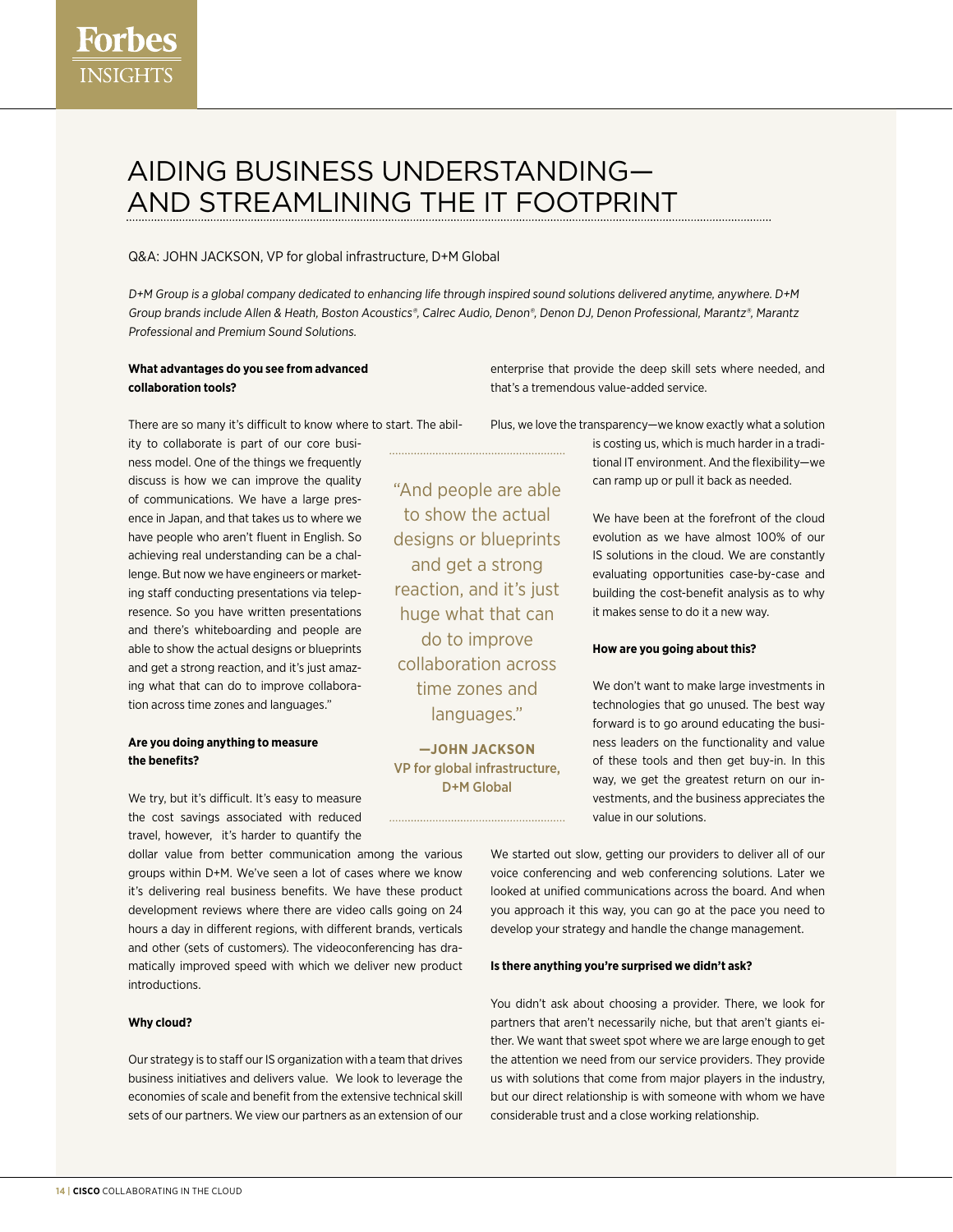## **CONCLUSION**

A cloud-based approach to collaboration helps companies accelerate business results, improve business processes and stimulate innovation. Additional benefits include, but are by no means limited to, breaking down barriers between time zones and functions and enhancing mobile workforce productivity. As for the next frontier, leaders in collaboration are looking outside their organizations to focus on improving collaboration with external groups such as customers, suppliers and partners. And all such actions, leaders insist, are leading to significant gains in competitive advantage.

What is particularly striking is the more cloud-based collaboration tools in evidence, the higher the marks conferred in terms of achieving value through collaboration strategies. Greater familiarity and more department head involvement, in essence, leads to higher confidence that collaborative strategies create value and that these solutions are helping get it done.

Optimized collaboration quite simply leads to better performance. And as this survey shows, the cloud is by far the most effective means of leveraging collaborative technologies. Consequently, now is the time for business executives to follow the "leaders" to implement cloudbased collaborative solutions.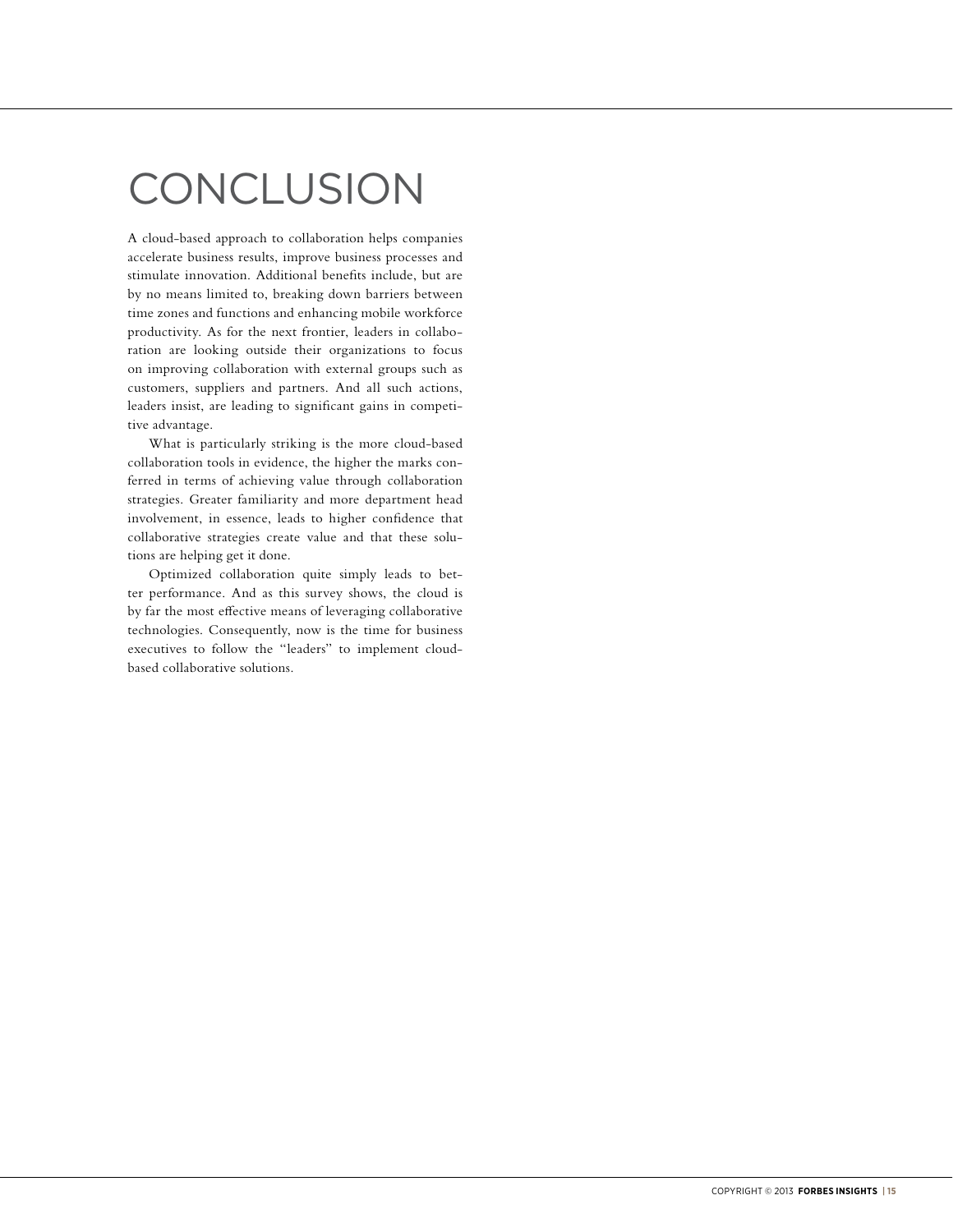### About this research

The insights and commentary found in this report are derived from both a survey and personal interviews. The survey, carried out by Forbes Insights on behalf of Cisco, was conducted in October 2012 and completed by 532 executives. Key demographics include:

Executive title: EVP/SVP/VP (25%), CIO (15%), CEO (12%), COO (11%), other C-Level executive (29%)

Location: North America (38%), Europe/Middle East/Africa (38%), Asia-Pacific (22%)

Company size: \$250 million to \$499 million (19%), \$500 million to \$999 million (24%), \$1 billion to \$9.9 billion (29%), \$10 billion to \$20 billion (14%), over \$20 billion (13%)

Industry: Financial services (25%), manufacturing (16%), technology/media/telecommunications (14%), healthcare (8%), retail (8%), government (7%), energy and natural resources (7%), other (15%)

Interviews were conducted with 15 executives from a range of industries including healthcare, manufacturing, education, high-tech and financial services. For this specific report, three executives agreed to be quoted on the record:

- • John Jackson, VP for Global Infrastructure, D+M Global
- • Colin Miles, Head of Technical Services, Virgin Media
- David Wilde, CIO, The Essex County Council, UK

Both Forbes Insights and Cisco are grateful to all our interviewees and especially those on the record.